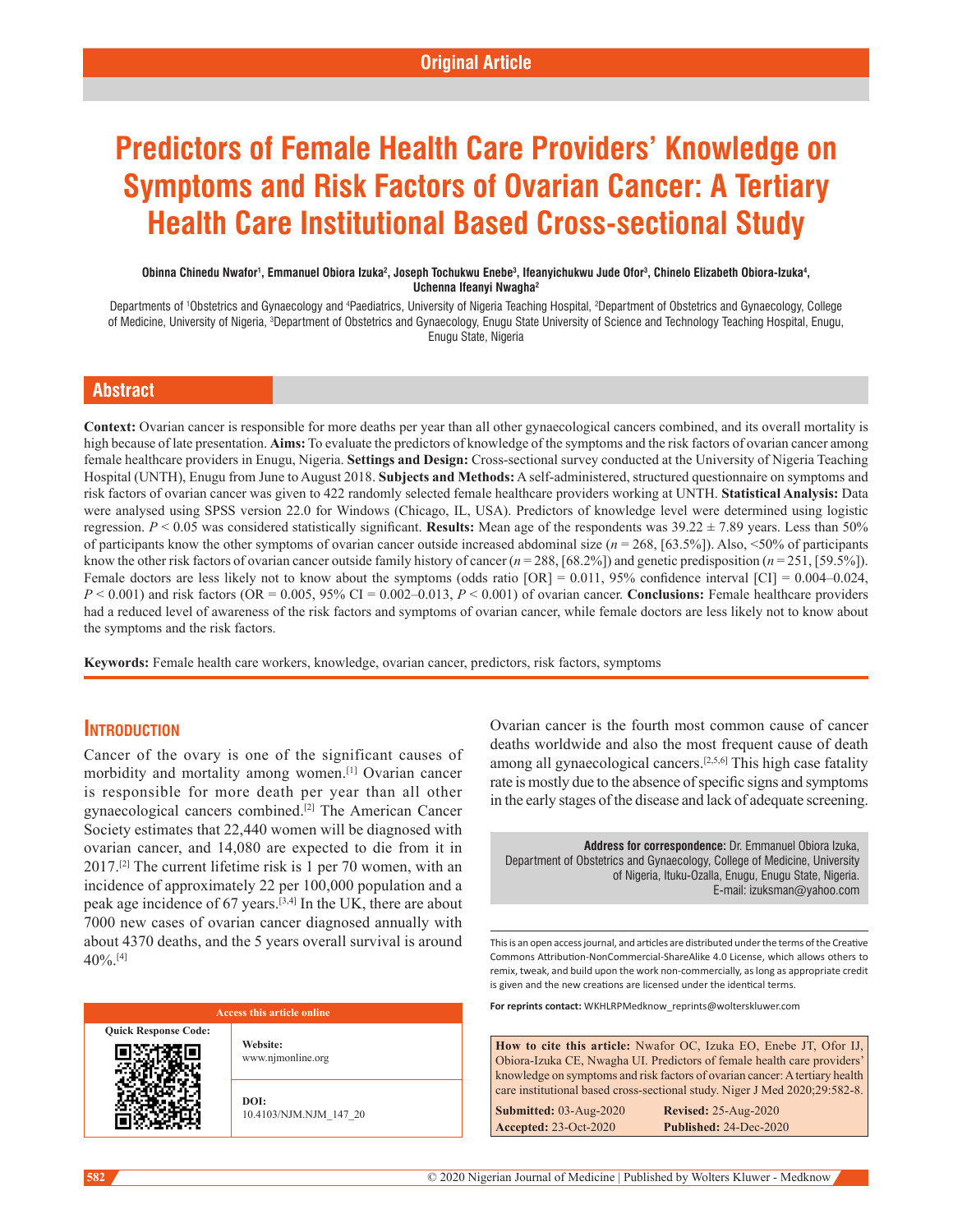Hence most ovarian cancers are diagnosed in advanced Stages 3 and 4 with a 5-year survival rate of 30%–40%.[7,8]

In Nigeria, previous studies done gave the incidence of ovarian cancer as 7%–22%;[9-15] however, a more recent study done at the University of Nigeria Teaching Hospital (UNTH) revealed an incidence of 25%.[8] This study also revealed a rising incidence of ovarian cancer in the study centre.

Signs and symptoms of early ovarian cancer could be varied and vague at best, many attribute them to be benign symptoms of the digestive and/or urinary systems. It was erroneously thought that early symptoms of ovarian cancer are silent. Still, a new study shows that although symptoms are not specific, increasing appearance and duration of symptoms over a while should raise a practitioner's suspicions towards this disease.<sup>[16-20]</sup> It was observed that symptoms are noted 12 or more times a month during 12 months or less; or new onset of abdominal pains, bloating, easy satiety, anorexia, urinary symptoms occurring almost daily and lasting over 3 weeks.[21]

As with most cancers, the exact cause is unknown; however, risk factors do exist. Some risk factors reported in previous studies include family history, age >50 years, nulliparity, early menarche, late menopause, fertility treatment, late onset of childbearing, history of breast cancer, obesity and use of hormone replacement therapy.<sup>[4,8,16]</sup>

Increased awareness of these symptoms and risk factors of ovarian cancer amongst women and their primary care providers may lead to quicker diagnosis of ovarian cancer, with a subsequent reduction in treatment-related morbidity and possibly increased survival.<sup>[3]</sup> However, despite numerous national ovarian cancer organisations raising awareness in the United States of America, studies have shown that identification of ovarian cancer symptoms and risk factors is weak among women and there is a knowledge deficit among health care providers.[3] Similar studies among working Malaysian women also demonstrated poor knowledge of risk factors and symptoms of ovarian cancer.[17,18]

Additionally, a knowledge deficit was noted by Fallowfield *et al*., in a prerandomisation study done among women that participated in the United Kingdom Collaborative Trial of Ovarian Cancer Screening.<sup>[22]</sup> An intervention follow-up study done in Egypt observed low awareness among working Egyptian women about risk factors, signs and symptoms of ovarian cancer but noted that health education session about ovarian cancer had a significant effect in the form of a remarkable increase in the level of knowledge about the disease.<sup>[19]</sup>

A recent hospital‑based study in South‑western Nigeria observed that the level of awareness of ovarian cancer symptoms is very low among the female health workers and that there is a poor medical help‑seeking habit among those participants that could identify those symptoms.[23]

Ofinran *et al.*, in a hospital-based UK. study, found that occupation was a significant predictor of knowledge of signs and symptoms of ovarian cancer and that nurses that work with in-patients were found to have a good understanding of signs and symptoms of ovarian cancer, but noted that their knowledge of risk factors was poor.[7] More so, Elmahdi *et al*. in a cross-sectional study of 366 female nonacademic staff in the University of Putra, Malaysia in 2015 noted that age (older ages) and to have heard or read about ovarian cancer were the significant predictive factors of knowledge of symptoms and risk factors of ovarian cancer among female non academic staff in the university.[24]

The media globally has focused so much on breast and cervical cancer screening giving it some high level of understanding among women. Little has been done to emphasize the importance of ovarian cancer screening. Also, globally, there is a lack of data on the predictors of knowledge of symptoms and risk factors of ovarian cancer among women. The factors that determine or predict the knowledge levels have not been thoroughly studied especially in a resource-limited setting. Although a consensus among researchers on the signs and symptoms of ovarian cancer has evolved, whether women themselves know isn't clear.[25]

Healthcare providers are a source of health information to the patients and general populace. Unfortunately, their knowledge of the risk factors, signs and symptoms of ovarian cancer is not explicit. What predicts the experience or level of knowledge also is not precise. Thus, the development of policies or review of existing ones that will help change the behaviour and understanding of ovarian cancer among female health care providers cannot be overemphasised. It is thus imperative we have background knowledge about what they know as well as determine the predictors of knowledge about the symptoms and the risk factors of ovarian cancer and its prevention.

# **Subjects and Methods Study centre**

The study was conducted at the UNTH, Ituku-Ozalla, Enugu; a tertiary institution serving as a principal referral centre for patients from the neighbouring states of Anambra, Ebonyi, Benue, Imo and Abia. It is also a training and research institution.

# **Study population**

The participants for the study were drawn from female healthcare providers in the study institution. They included doctors, pharmacists, physiotherapists, nurses, radiographers and laboratory scientists.

#### **Eligibility criteria**

All-female healthcare providers who gave their consent were eligible for this study.

#### **Exclusion criteria**

Women diagnosed with ovarian cancer and those directly treating cancer patients were excluded from this study.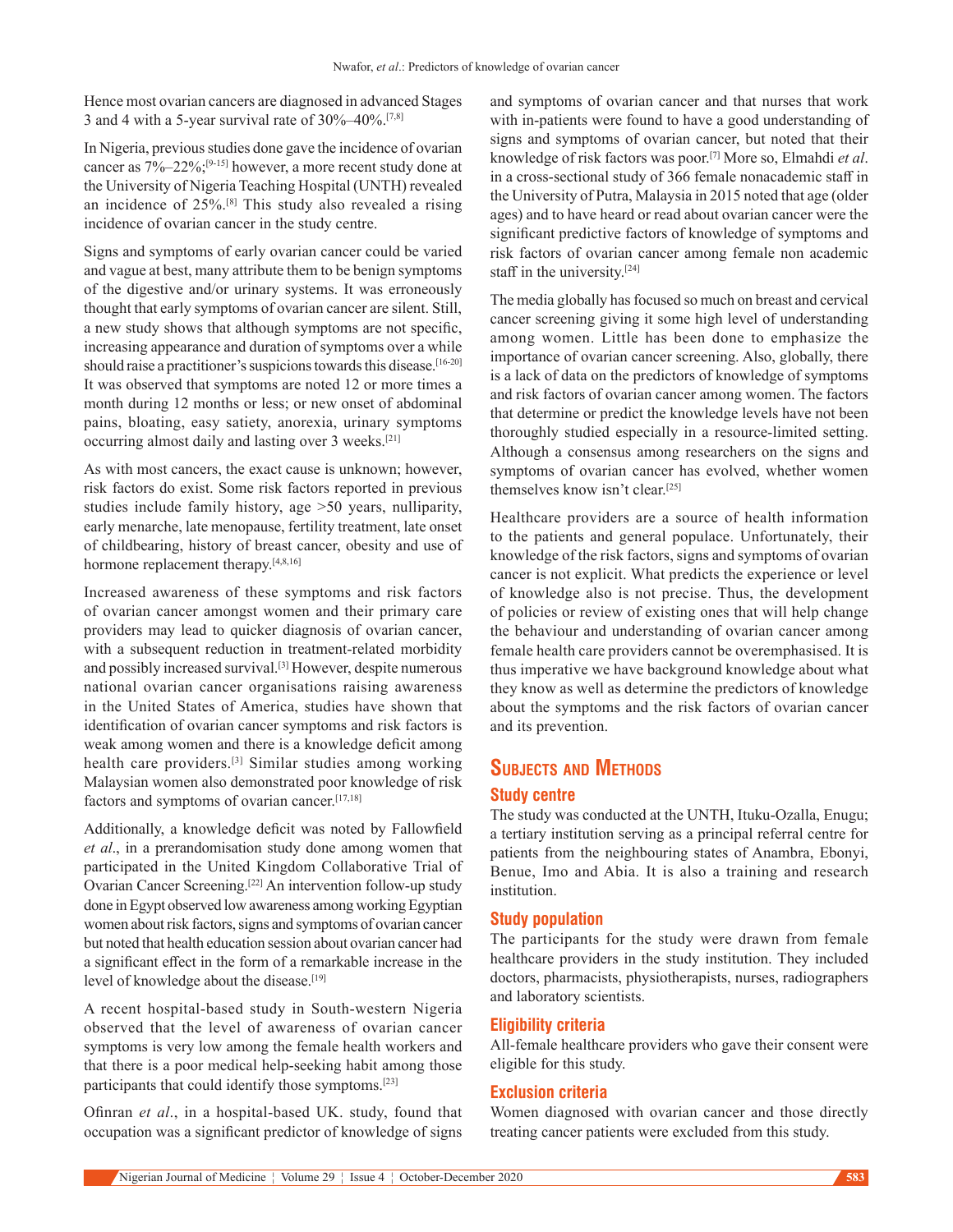#### **Study design**

The study was a cross-sectional survey. Using a three-staged sampling technique, the participants were selected from all the departments in the hospital. In the first stage, all the departments of the hospital were selected for the study. In the second stage, a proportionate sampling technique was used to allocate the number of participants selected from each department. Lastly, utilizing a simple random method, computer‑generated random numbers were used to choose consenting eligible participants from the various departments of the institution.

Healthcare provider was defined as an individual directly involved in the provision of preventive, curative, promotional or rehabilitative health care services in a systematic way to people, families, or communities. The study was carried out over 12 weeks period, from June 1 to August 31, 2017.

#### **Sample size determination**

The sample size for the study was calculated to be 422 participants using  $n = Z^2 pq/d^2$  formula.<sup>[26]</sup> The normal standard deviation (Z) corresponding to a 95% level of significance or confidence interval was 1.96, the degree of precision (d) was set at 5%, the prevalence was set at 50%, and an attrition rate of 10% was used.

# **Ethical considerations**

Permission for this study was obtained from the Health Ethics and Research Committee of UNTH with reference number NHREC/05/01/2008B‑FWA00002458‑1RB00002323. Voluntariness in participation and confidentiality was ensured throughout the study. Verbal informed consent was obtained from each respondent before the administration of the questionnaire.

#### **Data collection**

A **s**tructured, pretested, validated, self‑administered questionnaire adapted from the Ovarian Cancer Awareness Measure toolkit, which is a site-specific version of the generic Cancer Awareness Measure, was used to extract information from the participants. The questionnaire consisted of three sections: sections A, B and C. Section A was on sociodemographic characteristics; section B assessed the knowledge of symptoms of ovarian cancer while section C assessed knowledge of risk factors. Three incorrect options were added to examine possible response bias. Five research assistants were trained, and they helped in data collection.

#### **Validity and reliability of the instrument**

Two research experts validated the questionnaire, a consultant obstetrician and gynaecologist and a medical statistician. A pilot study was conducted, and 20 questionnaires were administered to test for internal consistency of responses. We employed the split-half test (we divided the 20 questionnaires into two groups and then compared as if they were two separate administrations) instead of the test-retest technique, to avoid bias. The result showed that the Cronbach's alpha coefficient for each of the split halves 1 and 2 were 0.626 and 0.708

respectively, and the correlation between forms was 0.758 indicating robust reliability.

#### **Method of data analysis**

Data collated was analyzed using SPSS version 22.0 for Windows (Chicago, IL, USA). Categorical variables were presented as frequency and percentages while means and standard deviations were obtained for continuous variables. Predictors of outcome variables were done using logistic regression. *P* < 0.05 was considered statistically significant.

## **Results**

A total of 430 questionnaires were distributed, and 422 were correctly filled giving a 98.1% response rate. The mean age of the respondents was  $39.22 \pm 7.89$  years. Most respondents were predominantly nurses (63.5%), and most of them were married (95.3%). The majority of respondents were Christians(99.5%) and from the Igbo tribe (98.8%). Professional businessman and civil servant were the predominant occupations of the husbands of the female health workers. Table 1 shows the details of the sociodemographic of the respondents.

#### **Knowledge of symptoms of ovarian cancer**

Majority of the female health care providers (63.5%) know that increased abdominal size is a symptom of ovarian cancer.

#### **Table 1: Sociodemographic characteristics of the female health care providers**

|                                   | Frequency ( $n = 422$ ), $n$ (%) |
|-----------------------------------|----------------------------------|
| Age group                         |                                  |
| $20 - 29$                         | 49 (11.6)                        |
| 30-39                             | 172 (40.8)                       |
| 40-49                             | 144 (34.1)                       |
| 50-59                             | 56 (13.3)                        |
| 60-69                             | 1(0.2)                           |
| Occupation                        |                                  |
| Medical doctors                   | 55 (13.0)                        |
| <b>Nurses</b>                     | 268(63.5)                        |
| Lab scientists                    | 46 (10.9)                        |
| Pharmacists                       | 33(7.8)                          |
| Physiotherapists                  | 8(1.9)                           |
| Radiographers                     | 12(2.9)                          |
| Marital status                    |                                  |
| Single                            | 20(4.7)                          |
| Married                           | 402 (95.3)                       |
| Religion                          |                                  |
| Christianity                      | 420 (99.5)                       |
| Muslim                            | 2(0.5)                           |
| Tribe                             |                                  |
| Igbo                              | 417 (98.8)                       |
| Yoruba                            | 3(0.7)                           |
| Hausa                             | 2(0.5)                           |
| Husband's occupation              |                                  |
| Professional/bigtime businessman  | 241 (57.1)                       |
| Civil servant/middle-level trader | 177 (41.9)                       |
| Small scale trader                | 4(1.0)                           |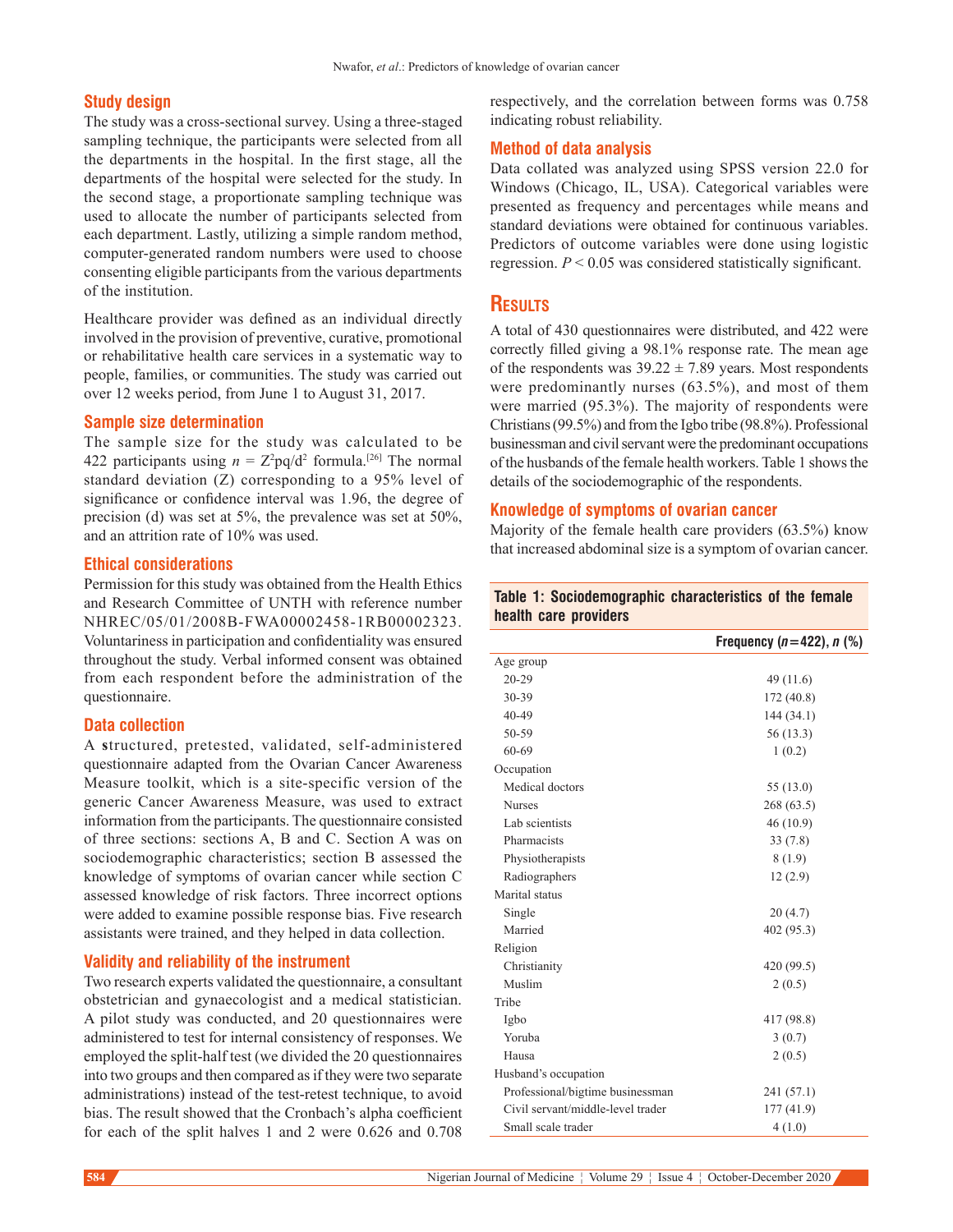However, less than half of them know the symptoms of ovarian cancer to include: Persistent pain in the abdomen (36.5%), persistent pain in the pelvis (38.4%), vaginal bleeding after menopause (34.1%), persistent bloating (28.4%), feeling full persistently (34.8%), inability to finish a meal/early satiety (27.7%), increased frequency of urination (18.0%), a change in bowel habits (37.7%), frequent headache (18.7%), continuous fever (15.2%), abnormal Pap smear (39.1%). The proportion of the respondents with good knowledge of ovarian cancer was only 5%. The details of the knowledge of symptoms of ovarian cancer are as shown in Table 2 and Figure 1.

#### **Knowledge of risk factors of ovarian cancer**

Majority of the female health care providers (68.2% and 59.5%) know that family history of cancer (ovary, breast, colon) and genetic predisposition are risk factors for ovarian cancer. However, less than half of them know the risk factors of ovarian cancer to include: History of breast cancer (42.7%), age above 50 years (39.3%), frequent ovulation (28.0%), oestrogen-only pills (26.3%), smoking (54.7%), not having children (16.6%), being overweight (25.8%), having endometriosis (21.8%), having

| Table 2: Knowledge of symptoms of ovarian cancer |                   |                  |                        |
|--------------------------------------------------|-------------------|------------------|------------------------|
|                                                  | Yes, <i>n</i> (%) | No, <i>n</i> (%) | Don't know,<br>$n$ (%) |
| Persistent pain in the<br>abdomen                | 154 (36.5)        | 101 (23.9)       | 167 (39.6)             |
| Persistent pain in the<br>pelvis                 | 162 (38.4)        | 81 (19.2)        | 179 (42.4)             |
| Vaginal bleeding after<br>menopause              | 144 (34.1)        | 117(27.7)        | 161 (38.2)             |
| Persistent bloating                              | 120 (28.4)        | 122 (28.9)       | 180 (42.7)             |
| Increased abdominal size                         | 268(63.5)         | 44 (10.4)        | 110(26.1)              |
| Feeling full persistently                        | 147 (34.8)        | 103(24.4)        | 172 (40.8)             |
| Inability to finish a meal/<br>early satiety     | 117(27.7)         | 149 (35.3)       | 156 (37.0)             |
| Increased frequency of<br>urination              | 76(18.0)          | 144 (34.1)       | 202 (47.9)             |
| A change in bowel habits                         | 159 (37.7)        | 108(25.6)        | 155 (36.7)             |
| Frequent headache                                | 79 (18.7)         | 168 (39.8)       | 175 (41.5)             |
| Continuous fever                                 | 64 (15.2)         | 173 (41.0)       | 185 (43.8)             |
| Abnormal pap smear                               | 165 (39.1)        | 128 (30.3)       | 129 (30.6)             |



**Figure 1:** Proportion of female health workers with knowledge of symptoms of ovarian cancer

an ovarian cyst (39.1%), having late menopause (27.7%), having early menarche (27.3%), use of ovulation-inducing drugs (21.3%) and using talcum powder in the genital area (28.9%). Only 11.8% of the respondents have good knowledge of the risk factors of ovarian cancer. The details of the understanding of the risk factors of ovarian cancer among the respondents are as shown in Table 3 and Figure 2.

# **Predictors of knowledge of symptoms of ovarian cancer among female healthcare providers**

We found that occupation was a significant predictor of awareness of symptoms of ovarian cancer among female healthcare providers (odds ratio [OR] = 0.011, 95% confidence interval  $|CI| = 0.004 - 0.028$ ,  $P < 0.001$ ). Female medical doctors were less likely not to know about symptoms of ovarian cancer than other female healthcare providers. No significant association was found for the rest of the demographic characteristics tested  $(P > 0.05)$ . The details of the predictors of knowledge of symptoms of ovarian cancer are as documented in Table 4.

# **Predictors of knowledge of risk factors of ovarian cancer among female healthcare providers**

We noted that occupation was a significant predictor of understanding of risk factors of ovarian cancer among female healthcare providers (OR = 0.005, 95% CI = 0.002–0.013, *P* < 0.001). Female medical doctors were less likely not to know about risk factors of ovarian cancer than other female healthcare providers. No significant association was found for the rest of the demographic characteristics tested  $(P > 0.05)$ . Details are shown in Table 5.

## **Discussion**

Healthcare professionals must know the risk factors and symptoms of ovarian cancer to impact the knowledge to women seeking health care in the clinics. Even more critical is for healthcare professionals and women seeking health care to know the factors that predict or determine the knowledge of the risk factors and symptoms. This may help women detect possible early symptoms that may point towards ovarian cancer.

From our study, majority of the women (63.5%) know only one of the listed symptoms (increased abdominal size)



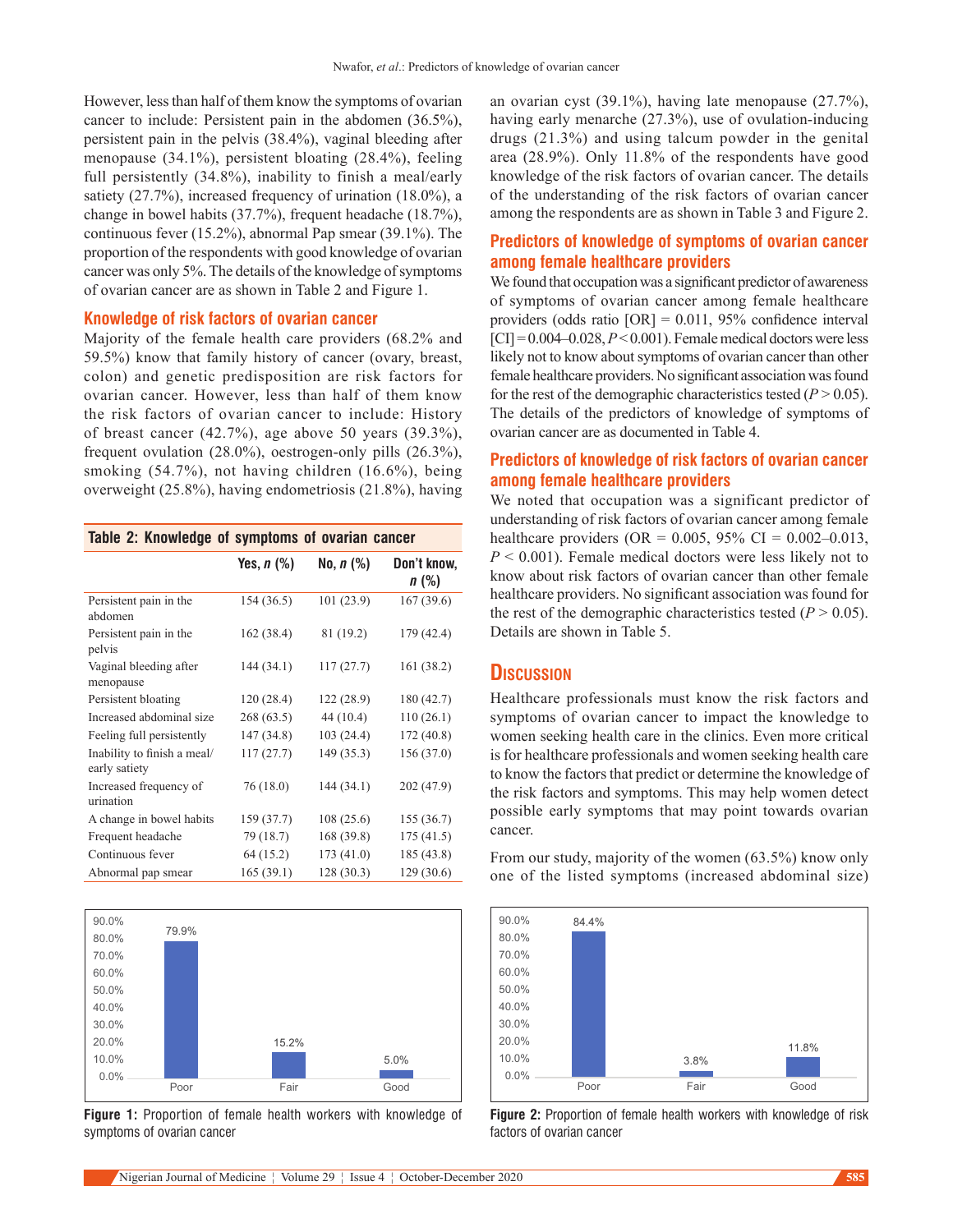of ovarian cancer; the remaining symptoms are not well understood  $(50\%)$ . This is similar to results in a study by Adeyemi *et al*. [23] The proportion of respondents with good knowledge of symptoms of ovarian cancer is abysmally poor for health care workers. This is lower than values gotten from nurses working in the gynaecology department of a UK hospital by Ofinran *et al*. They recorded 53% of the nurses working in in‑patients having a good knowledge of the signs and symptoms for ovarian cancer compared to nurses that work in outpatients.[**7]** This may be due to the study

| Table 3: Knowledge of risk factors of ovarian cancer |              |                     |                     |  |
|------------------------------------------------------|--------------|---------------------|---------------------|--|
|                                                      | Yes, $n$ (%) | No. <i>n</i> $(\%)$ | Don't know,<br>n(%) |  |
| Family history of cancer<br>(ovary, breast, colon)   | 288 (68.2)   | 43 (10.2)           | 91 (21.6)           |  |
| History of breast cancer                             | 180 (42.7)   | 93 (22.0)           | 149 (35.3)          |  |
| Genetic predisposition                               | 251 (59.5)   | 63 (14.9)           | 108(25.6)           |  |
| Age above 50 years                                   | 166 (39.3)   | 104(24.6)           | 152 (36.0)          |  |
| Frequent ovulation                                   | 118(28.0)    | 137(32.5)           | 167(39.6)           |  |
| Oestrogen-only pills                                 | 111(26.3)    | 113 (26.8)          | 198 (46.9)          |  |
| Smoking                                              | 231 (54.7)   | 53 (12.6)           | 138 (32.7)          |  |
| Not having children                                  | 70(16.6)     | 151 (35.8)          | 201 (47.6)          |  |
| Being overweight                                     | 109(25.8)    | 120(28.4)           | 193 (45.7)          |  |
| Having endometriosis                                 | 92 (21.8)    | 130 (30.8)          | 200 (47.4)          |  |
| Having an ovarian cyst                               | 165(39.1)    | 91(21.6)            | 166(39.3)           |  |
| Having late menopause                                | 117(27.7)    | 125(29.6)           | 180 (42.7)          |  |
| Having early menarche                                | 115(27.3)    | 125(29.6)           | 182(43.1)           |  |
| Use of ovulation-<br>inducing drugs                  | 90(21.3)     | 95 (22.5)           | 237 (56.2)          |  |
| Using talcum powder in<br>the genital area           | 122 (28.9)   | 115 (27.3)          | 185 (43.8)          |  |

population being just nurses working at the gynaecology department.

Majority of the female health workers do not have a good knowledge of the risk factors of Ovarian cancer and the observation cuts across most studies, both local and international.[7,23] Our study revealed only 11.8% of respondents had good knowledge of risk factors for ovarian cancer. Ofinran *et al*. in their study reported 33% of respondents had an excellent understanding of risk factors. Though this was better than in our study, the result also shows a poor knowledge of risk factors for ovarian cancer among the respondents. Ofinran *et al*. also reported that 27% of the respondents did not know risk factors. This insufficient knowledge about risk factors and symptoms of ovarian cancer amongst health care providers mirrors the results seen on the general population (nonhealthcare providers).[7,17-19,22] This buttresses the fact of poor information dissemination on ovarian cancer from health care providers to the general population. Keng *et al*. reported 71.3% of respondents had a low level of awareness of ovarian cancer risk factors.<sup>[18]</sup> This is similar to the 85% obtained by Lockwood *et al*. and relates to reduced information deficit by health care providers, as found in our study.

Mohamed and Elkader in their study<sup>[19]</sup> showed that respondent knowledge about ovarian cancer improved after an educational session with women working in different faculties in Mansoura University, Egypt. This supports the need for increased continuous acquisition of new information on ovarian cancer on both the healthcare practitioners and the general populace.

In our study, we reported a significant association of knowledge of symptoms and risk factors of ovarian cancer and the

| Table 4: Predictors of knowledge of symptoms of ovarian cancer amongst female healthcare providers |                  |           |       |                 |  |  |
|----------------------------------------------------------------------------------------------------|------------------|-----------|-------|-----------------|--|--|
| Predictors of knowledge of symptoms of ovarian cancer                                              |                  | P         | 0R    | 95% CI for OR   |  |  |
| Poor, $n$ $%$                                                                                      | Good, $n$ $(\%)$ |           |       |                 |  |  |
|                                                                                                    |                  |           |       |                 |  |  |
| 289 (78.7)                                                                                         | 78 (21.3)        | 0.147     | 0.540 | 0.235-1.241     |  |  |
| 48 (87.3)                                                                                          | 7(12.7)          |           |       |                 |  |  |
|                                                                                                    |                  |           |       |                 |  |  |
| 5(9.1)                                                                                             | 50(90.9)         | < 0.001   | 0.011 | $0.004 - 0.028$ |  |  |
| 332 (90.5)                                                                                         | 35(9.5)          |           |       |                 |  |  |
|                                                                                                    |                  |           |       |                 |  |  |
| 14(70.0)                                                                                           | 6(30.0)          | 0.266     | 0.571 | 0.213-1.532     |  |  |
| 323 (80.3)                                                                                         | 79 (19.7)        |           |       |                 |  |  |
|                                                                                                    |                  |           |       |                 |  |  |
| 335 (79.8)                                                                                         | 85 (20.2)        | <b>NA</b> | NA    | NA              |  |  |
| 2(100.0)                                                                                           | 0(0.0)           |           |       |                 |  |  |
|                                                                                                    |                  |           |       |                 |  |  |
| 332(79.6)                                                                                          | 85 (20.4)        | <b>NA</b> | NA    | <b>NA</b>       |  |  |
| 5(100.0)                                                                                           | 0(0.0)           |           |       |                 |  |  |
|                                                                                                    |                  |           |       |                 |  |  |
| 271 (78.6)                                                                                         | 74 (21.4)        | 0.160     | 0.610 | 0.307-1.215     |  |  |
| 66 (85.7)                                                                                          | 11(14.3)         |           |       |                 |  |  |
|                                                                                                    |                  |           |       |                 |  |  |

NA: Not applicable, OR: Odds ratio, CI: Confidence interval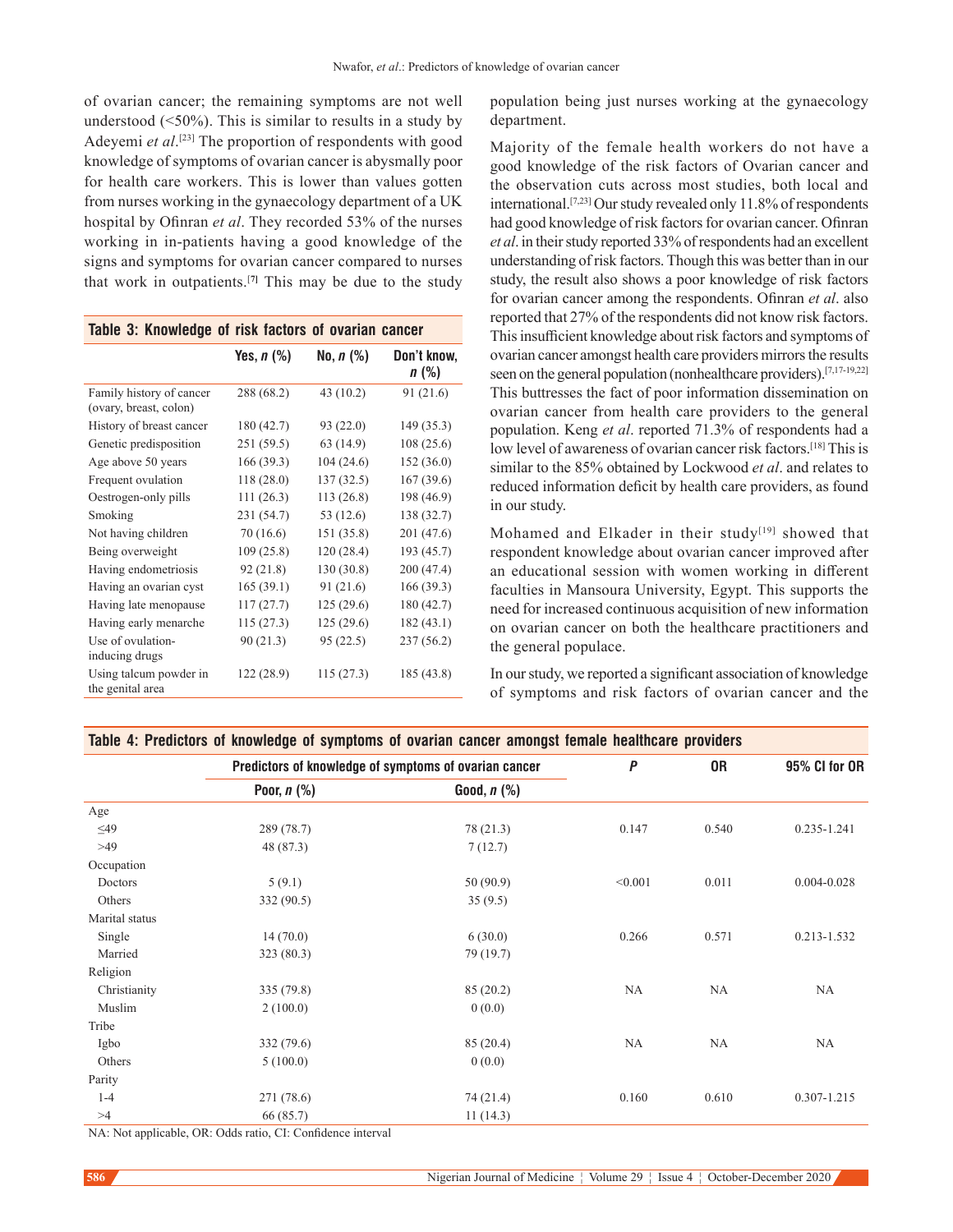|                |               | Predictors of knowledge of risk factors |           | 0R        | 95% CI for OR   |
|----------------|---------------|-----------------------------------------|-----------|-----------|-----------------|
|                | Poor, $n$ (%) | Good, $n$ $(\%)$                        |           |           |                 |
| Age            |               |                                         |           |           |                 |
| $\leq$ 49      | 307(83.7)     | 60(16.3)                                | 0.304     | 0.627     | $0.257 - 1.528$ |
| >49            | 49(89.1)      | 6(10.9)                                 |           |           |                 |
| Occupation     |               |                                         |           |           |                 |
| Doctors        | 5(9.1)        | 50(90.9)                                | < 0.001   | 0.005     | $0.002 - 0.013$ |
| Others         | 351 (95.6)    | 16(4.4)                                 |           |           |                 |
| Marital status |               |                                         |           |           |                 |
| Single         | 15(75.0)      | 5(25.0)                                 | 0.244     | 0.537     | 0.188-1.531     |
| Married        | 341 (84.8)    | 61(15.2)                                |           |           |                 |
| Religion       |               |                                         |           |           |                 |
| Christianity   | 354 (84.3)    | 66 (15.7)                               | <b>NA</b> | NA        | NA              |
| Muslim         | 2(100.0)      | 0(0.0)                                  |           |           |                 |
| Tribe          |               |                                         |           |           |                 |
| Igbo           | 351 (84.2)    | 66 (15.8)                               | <b>NA</b> | <b>NA</b> | <b>NA</b>       |
| Others         | 5(100.0)      | 0(0.0)                                  |           |           |                 |
| Parity         |               |                                         |           |           |                 |
| $1 - 4$        | 288 (83.5)    | 57 (16.5)                               | 0.294     | 0.669     | 0.316-1.417     |
| >4             | 68 (88.3)     | 9(11.7)                                 |           |           |                 |

**Table 5: Predictors of knowledge of risk factors of ovarian cancer amongst female healthcare providers**

NA: Not applicable, OR: Odds ratio, CI: Confidence interval

occupation of the respondents. Female medical doctors have a better understanding of both symptoms and risk factors of ovarian cancer than other healthcare providers. This may be due to their level of training and exposure and that they have more contacts with ovarian cancer patients than other healthcare providers. However, this contrasts with the findings of Ofinran *et al*.,[7] who reported nurses that work in in‑patient to be a significant predictor of knowledge of symptoms and risk factors of ovarian cancer. Our result also contrasts with that of Elmahdi et al.<sup>[24]</sup> who reported respondents' age (older age) and to have heard or read about ovarian cancer as the predictors of knowledge of symptoms and risk factors of ovarian cancer. These differences might be because of the different study populations. Generally, health care providers have a better understanding of ovarian cancer compared to the general population. Goldstein *et al*. reported similar findings when they compared the risk factors of ovarian cancer in a community of women and healthcare providers.[3]

The study, however, is limited because it is a single-centre, questionnaire‑based, non interventional study. A multicentre community-based study would have been more appropriate. This limitation will be addressed in future studies.

# **Conclusions**

This study highlights the low level of knowledge of risk factors and symptoms of ovarian cancer amongst female healthcare providers. Occupation, however, was a significant predictor of the understanding of symptoms and risk factors of ovarian cancer with female doctors less likely not to know the signs and risk factors of ovarian cancer. Proper education and awareness creation are therefore recommended firstly, to health care providers and then to the populace on the risk factors and symptoms of ovarian cancer to mitigate the dangers of late presentation.

# **Financial support and sponsorship**

Nil.

#### **Conflicts of interest**

There are no conflicts of interest.

#### **References**

- 1. Sanusi FA, Carter P, Barton DP. Non‑epithelial Ovarian Cancers. Trop J Obstet Gynaecol 2000;2:37‑9.
- 2. American Cancer Society. Cancer Facts and Figures 2017. Atlanta: American Cancer Society; 2017.
- 3. Goldstein CL, Susman EP, Lockwood SM, Medlin EE, Behbakht K. Awareness of symptoms and risk factors of ovarian cancer in a population of women and health care providers. Clin Oncol Nurs 2015;19:206-12.
- 4. Gabra H, Blagden S. Epithelial ovarian cancer. In: Edmunds K, editor. Dewhurst's Textbook of Obstetrics and Gynaecology. 8th ed. Chichester, West Sussex: Wiley‑Blackwell Publishing; 2012. p. 760‑82.
- 5. Mack N, Barnes MD. Paradigm for primary prevention of ovarian carcinoma. C.A. Cancer J Clin 2002;52:216‑25.
- 6. Jernal A, Murray T, Ward W. Cancer statistics 2005, C.A. Cancer J Clin 2005;55:10‑30.
- 7. Ofinran O, Hay D, Khan R, Abdul S. Awareness of signs and symptoms of ovarian cancer among gynaecology nurses in a large teaching hospital in the United Kingdom. J Women's Health Care 2015;4:257.
- 8. Iyoke CA, Ifeadike CO, Nnebue CC, Nkwo PO, Ezugwu EC, Onah LN, *et al*. A ten‑year review of ovarian cancer in Enugu, South‑East Nigeria. Afrimedic J 2011;2:8‑12.
- 9. Megafu U. Cancer of the genital tract among the Ibo women in Nigeria. Cancer 1979;44:1875‑8.
- 10. Odukogbe AA, Adebamowo CA, Ola B, Olayemi O, Oladokun A, Adewole IF, *et al*. Ovarian cancer in Ibadan: Characteristics and management. J Obstet Gynaecol 2004;24:294‑7.
- 11. Kyari O, Nggada H, Mairiga A. Malignant tumours of female genital tract in North Eastern Nigeria. East Afr Med J 2004;81:142‑5.